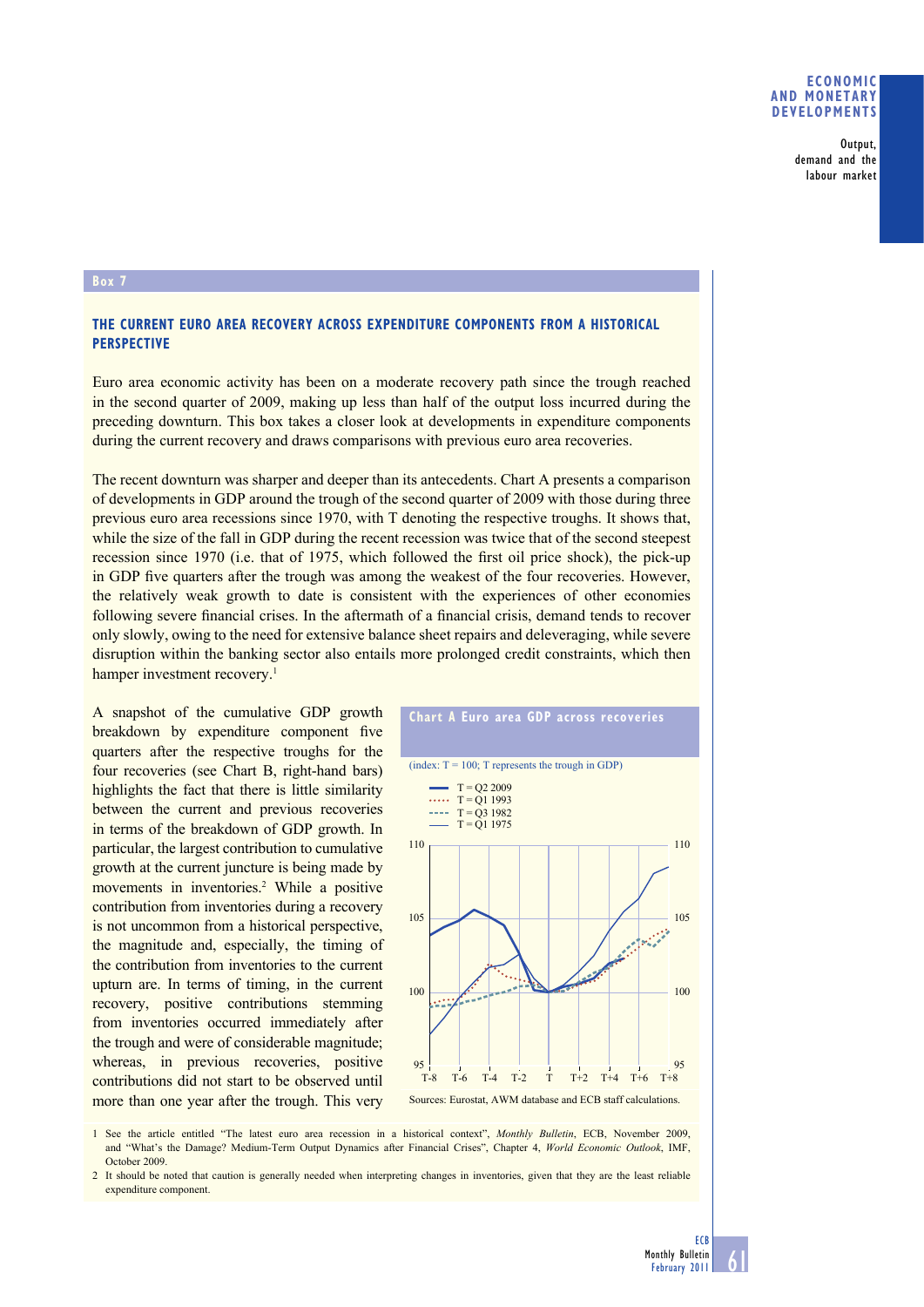early positive contribution, due to the pace of destocking slowing,<sup>3</sup> suggests that the pace of destocking reached its maximum level at the trough. This level was presumably judged to be excessive by firms and therefore subsequently reduced. The high rate of destocking during the recession was, to a large extent, determined by the severe tightening of financing conditions, which forced corporations to destock further in order to maintain cash flow, as well as by the dampening effect of the apparent fall in demand. Indeed, the level of destocking at the recent trough was significantly higher than previously observed. Recent information suggests a degree of restocking since the beginning of 2010.

Another distinctive feature of the current recovery compared with the previous recoveries is the relatively small contribution to growth made by private consumption. Despite a much deeper contraction in the most recent downturn than in previous downturns (see Chart B, left-hand bars), private





Sources: Eurostat, AWM database and ECB staff calculations. Notes: The dates of the respective cyclical peaks in GDP are Q3 1974, Q1 1980, Q1 1992 and Q1 2008. The dates of the respective cyclical troughs in GDP are Q1 1975, Q3 1982, Q1 1993 and Q2 2009.

consumption has risen only modestly since the trough of the second quarter of 2009, making the smallest contribution to cumulative growth of all the four recoveries. Therefore, although it is the second largest factor influencing cumulative growth after the change in inventories, private consumption can be identified as a key factor determining the rather modest current pick-up in GDP relative to those previously recorded. This can, to a large extent, be explained by the broadly flat developments in aggregate real income, which are linked to the severity of the overall recession. In addition, consumption spending was also dampened by an increase in precautionary savings as a result of uncertainty about future income prospects. By contrast, the savings ratio actually fell during previous recessions and recoveries, part of a long-term decline which saw the household savings ratio fall by around 15 percentage points from the mid-1970s to the early 2000s. Nonetheless, current developments in both aggregate real income and the savings ratio suggest that further growth in private consumption is to be expected over the short term.

The third contributor to growth at the current juncture is public consumption, which in the past has also generally contributed positively to growth during recoveries, albeit playing less of a supportive role during the current recovery than in previous recoveries.

One characteristic shared by all recoveries is the generally very limited role played by total investment. Following recessions, firms typically have a degree of spare capacity, which they are likely to use up before undertaking any significant new investment. Indeed, the recent recession also saw a large drop in capacity utilisation. In addition, high uncertainty, low confidence and restricted financing conditions have dampened investment even further. The persistent tight credit

<sup>3</sup> It has to be borne in mind that it is not the quarterly change in inventories itself that has an impact on the quarterly growth of GDP, but their rate of change. Thus, a positive contribution from inventories to GDP growth might come from either a slower destocking movement or from an intensification of the accumulation of stocks.